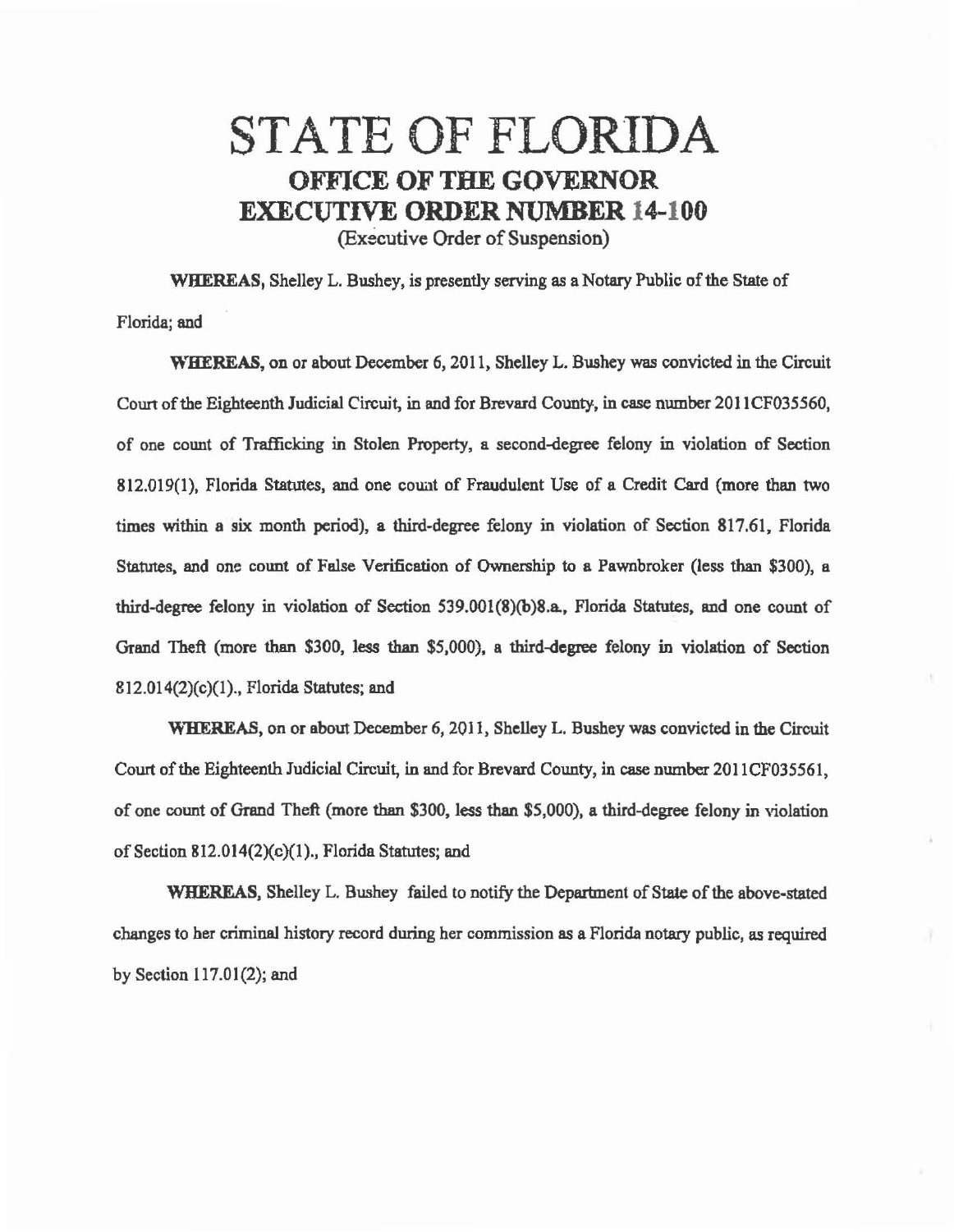WHEREAS, on January 9, 2014, and January 29, 2014, this Office notified Shelley L. Bushey by certified mail, and required that she respond to the investigation by this Office of her felony convictions while commissioned as a Florida notary public; and

WHEREAS, to date, this Office has not received the required response from Shelley L. Bushey; and

WHEREAS, during the investigation by this Office, it was discovered that Shelley L. Bushey had moved from the address under which she was commissioned and had failed to notify the Department of State of the change in her address within 60 days, as required by Section 117.01(2}, Florida Statutes; and

WHEREAS, the Governor is authorized by Article IV, Section 7 of the Florida Constitution to suspend from office by executive order an appointed public official for the commission of a felony; and

WHEREAS, it is in the best interests of the citizens of the State of Florida that Shelley L. Bushey be immediately suspended from the public office, which she now holds, upon the grounds set forth in this Executive Order;

NOW, THEREFORE, I, RICK SCOTT, Governor of Florida, pursuant to Article IV, . Section 7 of the Florida Constitution and Section 117.01(4}, Florida Statutes, find and state as follows:

- A. Shelley L. Bushey is a duly appointed Notary Public of the State of Florida, pursuant to Section 117.01. Florida Statutes.
- B. Shelley L. Bushey is commissioned as a Florida notary public from May 31, 2010, through May 30, 2014.
- C. Shelley L. Bushey was convicted of five separate felonies in Brevard County in 2011, while commissioned as a Florida notary public.